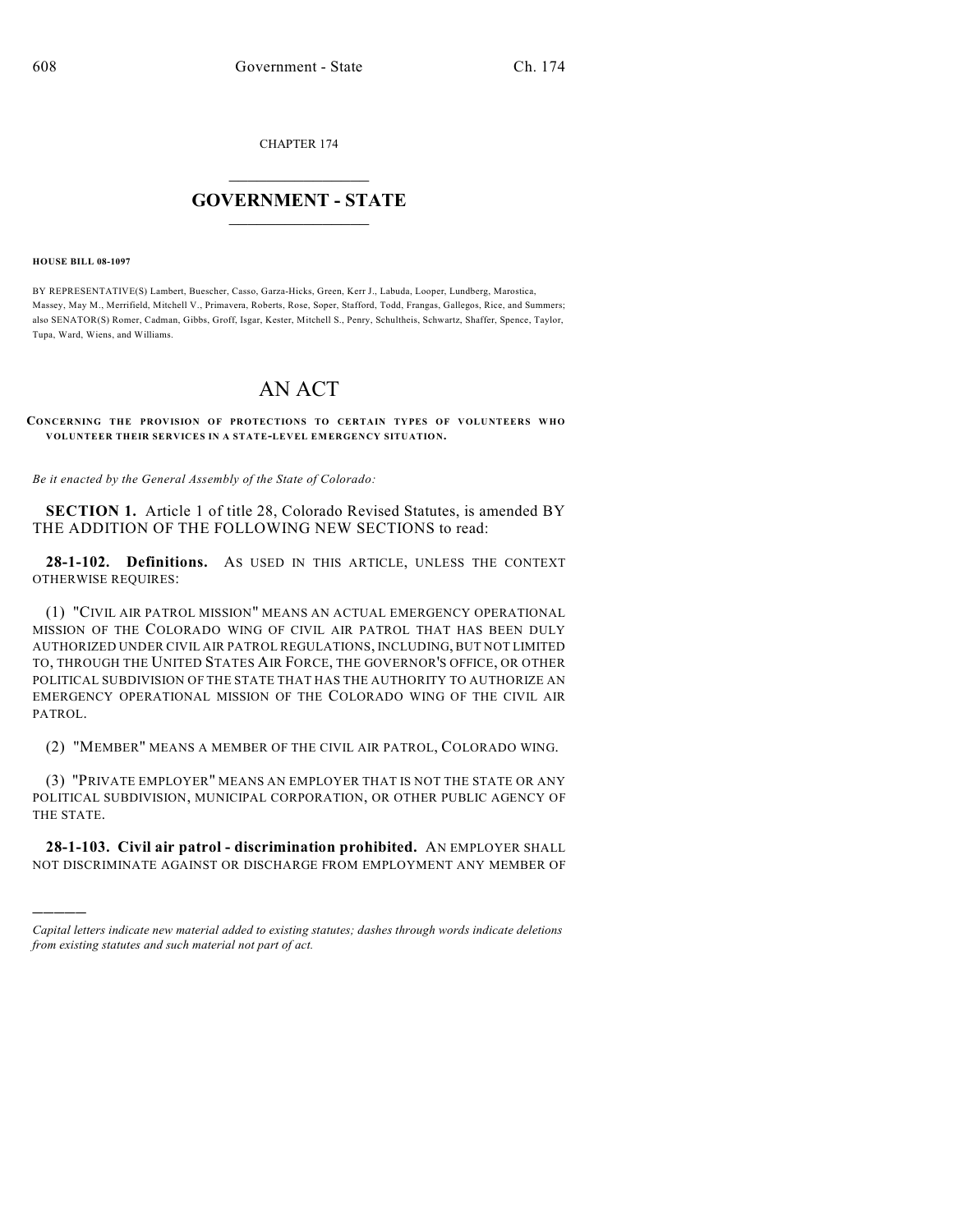THE CIVIL AIR PATROL BECAUSE OF SUCH MEMBERSHIP AND SHALL NOT HINDER OR PREVENT A MEMBER FROM PERFORMING DURING ANY CIVIL AIR PATROL MISSION FOR WHICH A MEMBER IS ENTITLED TO LEAVE PURSUANT TO THIS ARTICLE.

**28-1-104. Public employees - leave of absence.** (1) ANY MEMBER WHO IS AN OFFICER OR EMPLOYEE OF THE STATE OR OF ANY POLITICAL SUBDIVISION, MUNICIPAL CORPORATION, OR OTHER PUBLIC AGENCY OF THE STATE AND WHO IS CALLED TO DUTY FOR A CIVIL AIR PATROL MISSION IS ENTITLED TO A LEAVE OF ABSENCE FROM THE MEMBER'S OFFICE OR EMPLOYMENT FOR THE TIME WHEN THE MEMBER IS ENGAGED IN THE CIVIL AIR PATROL MISSION WITHOUT LOSS OF PAY, SENIORITY, STATUS, EFFICIENCY RATING, VACATION, SICK LEAVE, OR OTHER BENEFITS. THE LEAVE WITHOUT LOSS OF PAY THAT IS ALLOWED PURSUANT TO THIS SECTION SHALL NOT EXCEED A TOTAL OF FIFTEEN WORK DAYS IN ANY CALENDAR YEAR; EXCEPT THAT SUCH LEAVE WITHOUT LOSS OF PAY SHALL BE ALLOWED ONLY IF THE REQUIRED CIVIL AIR PATROL SERVICE IS SATISFACTORILY PERFORMED, WHICH SHALL BE PRESUMED UNLESS THE CONTRARY IS ESTABLISHED.

(2) THE LEAVE ALLOWED PURSUANT TO SUBSECTION (1) OF THIS SECTION SHALL BE ALLOWED ONLY IF THE MEMBER RETURNS TO HIS OR HER PUBLIC POSITION AS SOON AS PRACTICABLE AFTER BEING RELIEVED FROM SERVICE FOR THE CIVIL AIR PATROL MISSION.

(3) A STATE AGENCY OR ANY POLITICAL SUBDIVISION, MUNICIPAL CORPORATION, OR OTHER PUBLIC AGENCY OF THE STATE MAY HIRE A TEMPORARY EMPLOYEE TO FILL A VACANCY CREATED BY A LEAVE OF ABSENCE ALLOWED PURSUANT TO SUBSECTION (1) OF THIS SECTION.

(4) UPON RETURNING FROM A LEAVE OF ABSENCE ALLOWED PURSUANT TO THIS SECTION, A MEMBER IS ENTITLED TO RETURN TO THE SAME POSITION AND CLASSIFICATION HELD BY THE MEMBER BEFORE THE LEAVE OF ABSENCE FOR THE CIVIL AIR PATROL MISSION OR TO THE POSITION, INCLUDING THE GEOGRAPHIC LOCATION OF THE POSITION, AND CLASSIFICATION THAT THE MEMBER WOULD HAVE BEEN ENTITLED TO IF THE MEMBER DID NOT TAKE A LEAVE OF ABSENCE FOR THE CIVIL AIR PATROL MISSION.

(5) A MEMBER WHO IS AN OFFICER OR EMPLOYEE OF THE STATE OR OF ANY POLITICAL SUBDIVISION, MUNICIPAL CORPORATION, OR OTHER PUBLIC AGENCY OF THE STATE, RECEIVING LEAVE OF ABSENCE PURSUANT TO THIS SUBSECTION AND HAVING RIGHTS IN ANY STATE, MUNICIPAL, OR OTHER PUBLIC PENSION, RETIREMENT, OR RELIEF SYSTEM SHALL RETAIN ALL OF THE RIGHTS ACCRUED UP TO THE TIME OF TAKING THE LEAVE AND SHALL HAVE ALL RIGHTS SUBSEQUENTLY ACCRUING UNDER SUCH SYSTEM AS IF THE MEMBER DID NOT TAKE THE LEAVE. ANY INCREASE IN THE AMOUNT OF MONEY BENEFITS ACCRUING WITH RESPECT TO THE TIME OF THE LEAVE IS DEPENDENT UPON THE PAYMENT OF ANY CONTRIBUTIONS OR ASSESSMENTS, AND THE RIGHT TO THE INCREASE IS DEPENDENT UPON THE PAYMENT OF CONTRIBUTIONS OR ASSESSMENTS WITHIN A REASONABLE TIME AFTER THE TERMINATION OF THE LEAVE AND UPON SUCH TERMS AS THE AUTHORITIES IN CHARGE OF THE SYSTEM MAY PRESCRIBE.

**28-1-105. Private employees - leave of absence.** (1) ANY MEMBER WHO IS EMPLOYED BY A PRIVATE EMPLOYER AND WHO IS CALLED TO DUTY FOR A CIVIL AIR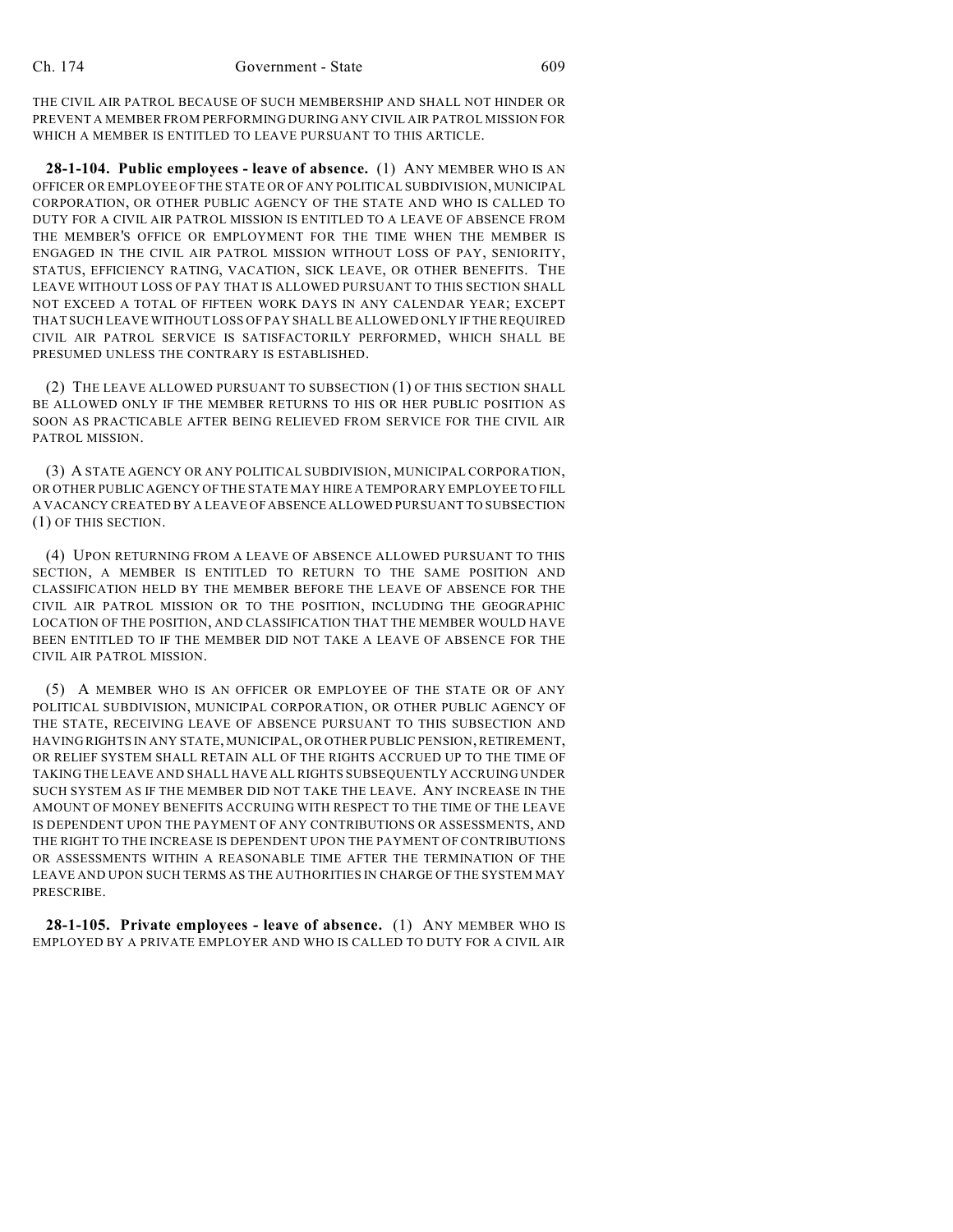610 Government - State Ch. 174

PATROL MISSION IS ENTITLED TO A LEAVE OF ABSENCE FROM THE MEMBER'S PRIVATE EMPLOYMENT, OTHER THAN EMPLOYMENT OF A TEMPORARY NATURE, FOR THE TIME WHEN THE MEMBER IS ENGAGED IN THE CIVIL AIR PATROL MISSION. THE LEAVE ALLOWED PURSUANT TO THIS SECTION SHALL NOT EXCEED A TOTAL OF FIFTEEN WORK DAYS IN ANY CALENDAR YEAR, AND THE LEAVE SHALL BE ALLOWED ONLY IF THE MEMBER GIVES EVIDENCE TO THE EMPLOYER OF THE SATISFACTORY COMPLETION OF THE CIVIL AIR PATROL SERVICE.

(2) THE PERIOD OF ABSENCE ALLOWED PURSUANT TO THIS SECTION SHALL BE CONSTRUED AS AN ABSENCE WITH LEAVE AND WITHOUT PAY AND SHALL IN NO WAY AFFECT THE MEMBER'S RIGHTS TO VACATION, SICK LEAVE, BONUS, ADVANCEMENT, OR OTHER EMPLOYMENT BENEFITS OR ADVANTAGES RELATING TO AND NORMALLY TO BE EXPECTED FOR THE MEMBER'S PARTICULAR EMPLOYMENT.

(3) THE LEAVE ALLOWED PURSUANT TO SUBSECTION (1) OF THIS SECTION SHALL BE ALLOWED ONLY IF THE MEMBER RETURNS TO HIS OR HER PUBLIC POSITION AS SOON AS PRACTICABLE AFTER BEING RELIEVED FROM SERVICE FOR THE CIVIL AIR PATROL MISSION.

(4) THE PRIVATE EMPLOYER OF A MEMBER WHO TAKES LEAVE FROM THE MEMBER'S EMPLOYMENT IN ORDER TO ENGAGE IN A CIVIL AIR PATROL MISSION SHALL, UPON THE MEMBER'S COMPLETION OF THE MISSION, RESTORE THE MEMBER TO THE POSITION THE MEMBER HELD PRIOR TO THE LEAVE OF ABSENCE OR TO A SIMILAR POSITION.

**28-1-106. Employer's noncompliance - actions.** IF AN EMPLOYER VIOLATES ANY PROVISION OF THIS ARTICLE, THE AGGRIEVED MEMBER MAY BRING A CIVIL ACTION FOR DAMAGES OR EQUITABLE RELIEF OR BOTH. IN ANY SUCH CIVIL ACTION, THE COURT SHALL AWARD REASONABLE ATTORNEY FEES AND COSTS TO THE PREVAILING PARTY.

**SECTION 2.** 24-10-103 (4) (a), Colorado Revised Statutes, is amended to read:

**24-10-103. Definitions.** As used in this article, unless the context otherwise requires:

(4) (a) "Public employee" means an officer, employee, servant, or authorized volunteer of the public entity, whether or not compensated, elected, or appointed, but does not include an independent contractor or any person who is sentenced to participate in any type of useful public service. For the purposes of this subsection (4), "authorized volunteer" means a person who performs an act for the benefit of a public entity at the request of and subject to the control of such public entity AND INCLUDES A QUALIFIED VOLUNTEER AS DEFINED IN SECTION 24-32-2202 (6).

**SECTION 3.** 24-32-2202, Colorado Revised Statutes, is amended BY THE ADDITION OF THE FOLLOWING NEW SUBSECTIONS to read:

**24-32-2202. Definitions.** As used in this part 22, unless the context otherwise requires:

(3.3) "DEPARTMENT" MEANS THE DEPARTMENT OF LOCAL AFFAIRS.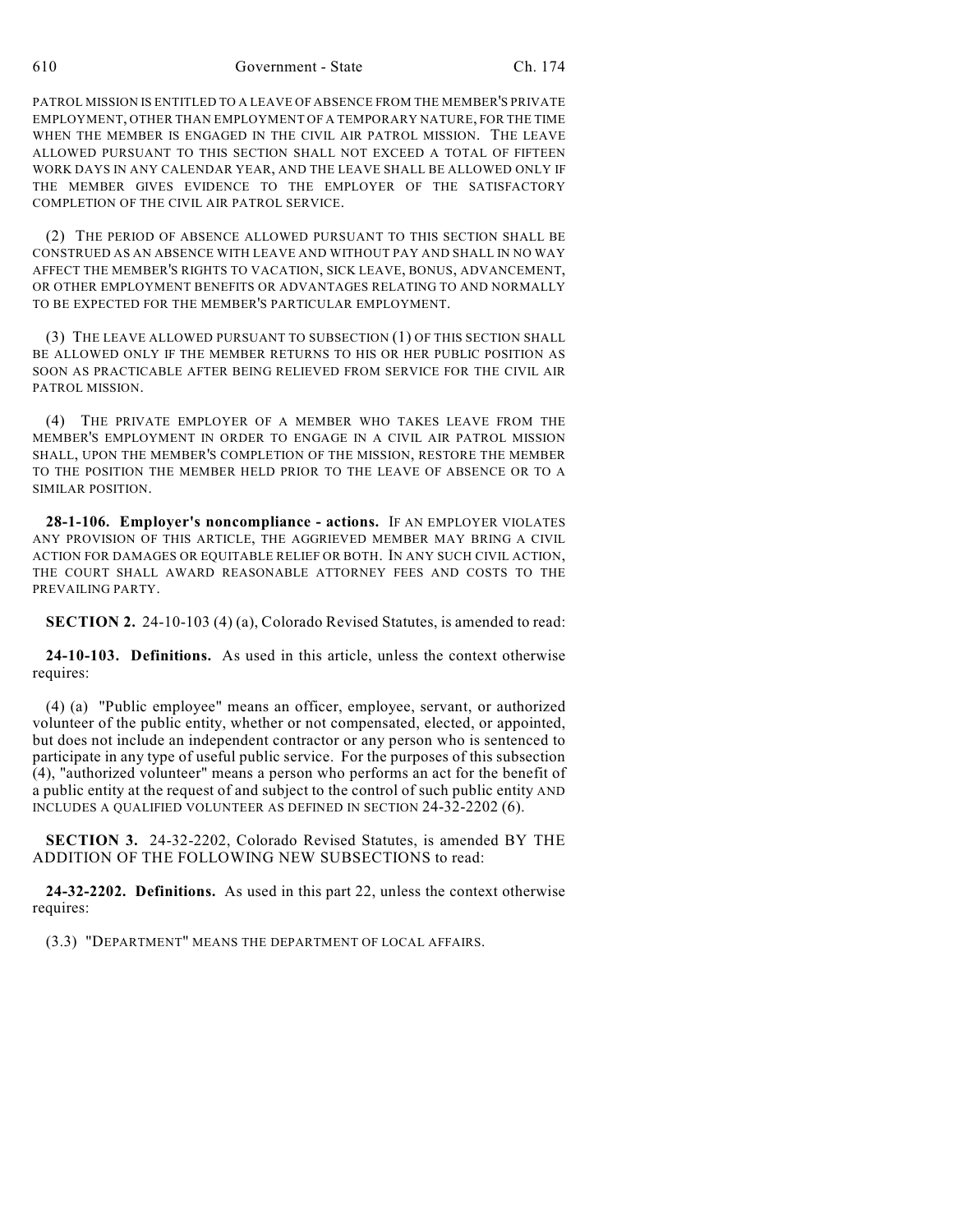(3.5) "DISASTER"SHALL HAVE THE SAME MEANING AS SET FORTH IN SECTION 24-32-2103 (1.5).

(3.7) "EMERGENCY VOLUNTEER SERVICE" MEANS ALL ACTIVITIES AUTHORIZED AND CARRIED OUT BY A VOLUNTEER WHO IS A MEMBER OF A QUALIFIED VOLUNTEER ORGANIZATION AS DIRECTED BY A COUNTY SHERIFF, LOCAL GOVERNMENT, LOCAL EMERGENCY PLANNING COMMITTEE, OR STATE AGENCY IN THE EVENT OF DISASTER.

(4.5) "LOCAL EMERGENCY PLANNING COMMITTEE" MEANS A COMMITTEE THAT MEETS THE CRITERIA SPECIFIED IN SECTION 24-32-2604.

(6) "QUALIFIED VOLUNTEER" MEANS A VOLUNTEER WHO MEETS THE CRITERIA SPECIFIED IN SECTION 24-32-2224 (1).

(7) "VOLUNTEER" MEANS A VOLUNTEER WHO IS A MEMBER OF A VOLUNTEER ORGANIZATION AND PROVIDES VOLUNTEER SERVICES THROUGH THE ORGANIZATION IN THE EVENT OF A DISASTER.

(8) "VOLUNTEER ORGANIZATION" MEANS AN ORGANIZATION THAT PROVIDES EMERGENCY SERVICES ON A STATE OR LOCAL LEVEL PURSUANT TO THIS PART 22.

**SECTION 4.** Part 22 of article 32 of title 24, Colorado Revised Statutes, is amended BY THE ADDITION OF THE FOLLOWING NEW SECTIONS to read:

**24-32-2222. County sheriff - local government - local emergency planning committee - memorandum of understanding with volunteer organizations.** (1) ANY COUNTY SHERIFF, THE DIRECTOR OF ANY LOCAL GOVERNMENT, ANY LOCAL EMERGENCY PLANNING COMMITTEE, OR ANY STATE AGENCY MAY DEVELOP AND ENTER INTO A MEMORANDUM OF UNDERSTANDING WITH ONE OR MORE VOLUNTEER ORGANIZATIONS TO ASSIST THE COUNTY SHERIFF, LOCAL GOVERNMENT, LOCAL EMERGENCY PLANNING COMMITTEE, OR STATE AGENCY IN PROVIDING SERVICES IN THE EVENT OF A DISASTER.

(2) A MEMORANDUM OF UNDERSTANDING BETWEEN A COUNTY SHERIFF, A LOCAL GOVERNMENT, A LOCAL EMERGENCY PLANNING COMMITTEE, OR A STATE AGENCY AND A VOLUNTEER ORGANIZATION MAY INCLUDE THE FOLLOWING INFORMATION:

(a) THE CIRCUMSTANCES UNDER WHICH THE COUNTY SHERIFF, LOCAL GOVERNMENT, LOCAL EMERGENCY PLANNING COMMITTEE, OR STATE AGENCY MAY REQUEST THE SERVICES OF THE VOLUNTEER ORGANIZATION IN A DISASTER;

(b) THE CIRCUMSTANCES UNDER WHICH THE VOLUNTEER ORGANIZATION MAY ACCEPT OR REFUSE THE REQUEST FOR ASSISTANCE BY THE COUNTY SHERIFF, LOCAL GOVERNMENT, LOCAL EMERGENCY PLANNING COMMITTEE, OR STATE AGENCY IN A DISASTER;

(c) THE PARTY THAT WILL BE RESPONSIBLE FOR ANY COSTS INCURRED BY THE VOLUNTEER ORGANIZATION IN THE COURSE OF ASSISTING THE COUNTY SHERIFF, LOCAL GOVERNMENT, LOCAL EMERGENCY PLANNING COMMITTEE, OR STATE AGENCY IN A DISASTER;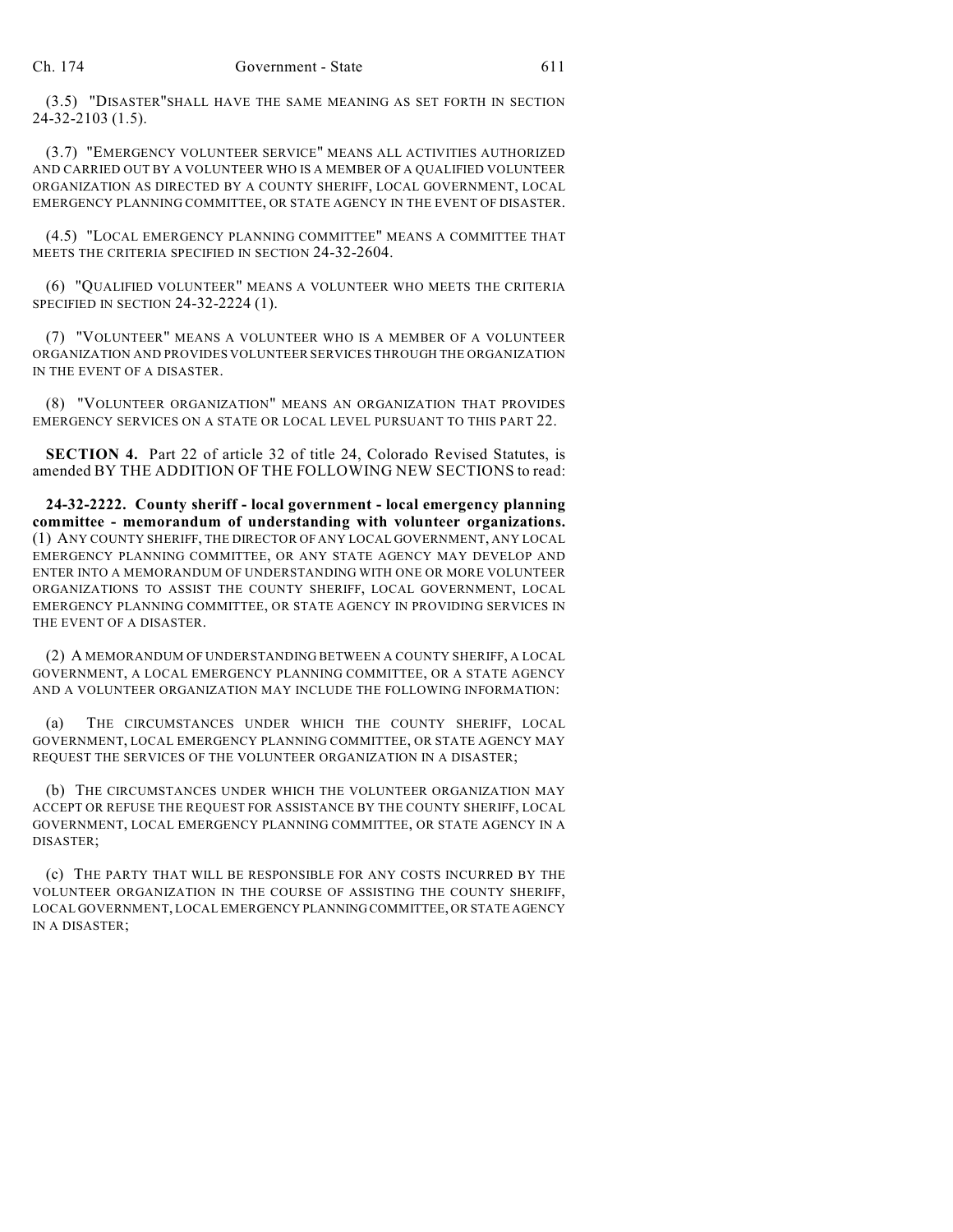(d) THE SPECIFIC TRAINING OR CERTIFICATION REQUIRED FOR VOLUNTEERS WHO ARE MEMBERS OF THE VOLUNTEER ORGANIZATION TO BE AUTHORIZED TO ASSIST THE COUNTY SHERIFF, LOCAL GOVERNMENT, LOCAL EMERGENCY PLANNING COMMITTEE, OR STATE AGENCY IN A DISASTER;

(e) THE DURATION OF THE MEMORANDUM OF UNDERSTANDING;

(f) PROVISIONS FOR AMENDING THE MEMORANDUM OF UNDERSTANDING; AND

(g) ANY OTHER INFORMATION DEEMED NECESSARY BY THE COUNTY SHERIFF, LOCAL GOVERNMENT, LOCAL EMERGENCY PLANNING COMMITTEE, OR STATE AGENCY OR BY THE VOLUNTEER ORGANIZATION.

(3) IF NATIONAL OR STATEWIDE TRAINING AND CERTIFICATION STANDARDS EXIST FOR A CERTAIN ORGANIZATION OR CERTAIN TYPE OF VOLUNTEER, THE EXISTING STANDARDS SHALL BE USED IN A MEMORANDUM OF UNDERSTANDING CREATED PURSUANT TO THIS SECTION.

(4) THE MOST CURRENT VERSION OF THE STATE OF COLORADO INTERGOVERNMENTAL AGREEMENT FOR EMERGENCY MANAGEMENT MAY BE USED AS THE MEMORANDUM OF UNDERSTANDING PURSUANT TO THIS SECTION.

**24-32-2223. Qualified volunteer organization list - creation - nomination of organizations.** (1) ANY VOLUNTEER WHO IS ASSOCIATED WITH A QUALIFIED VOLUNTEER ORGANIZATION PURSUANT TO THIS SECTION MAY BE ELIGIBLE TO RECEIVE THE PROTECTIONS AND BENEFITS SPECIFIED IN THIS PART 22 AND IN ARTICLE 10 OF THIS TITLE. THE EXECUTIVE DIRECTOR OF THE DEPARTMENT OR THE EXECUTIVE DIRECTOR'S DESIGNEE SHALL CREATE AND MAINTAIN A LIST OF VOLUNTEER ORGANIZATIONS THAT SHALL BE KNOWN AS THE "QUALIFIED VOLUNTEER ORGANIZATION LIST".

(2) ANY COUNTY SHERIFF, LOCAL GOVERNMENT, LOCAL EMERGENCY PLANNING COMMITTEE, OR STATE AGENCY MAY NOMINATE A VOLUNTEER ORGANIZATION WITH WHICH IT ENTERS INTO A MEMORANDUM OF UNDERSTANDING PURSUANT TO SECTION 24-32-2222 TO BE INCLUDED ON THE QUALIFIED VOLUNTEER ORGANIZATION LIST CREATED AND MAINTAINED PURSUANT TO SUBSECTION (1) OF THIS SECTION.

**24-32-2224. Volunteers - provision of emergency services - protections benefits.** (1) A VOLUNTEER SHALL BE ALLOWED TO RECEIVE THE BENEFITS AND PROTECTIONS SPECIFIED IN THIS PART 22 AND PURSUANT TO ARTICLE 10 OF THIS TITLE IF THE VOLUNTEER IS DETERMINED TO BE A QUALIFIED VOLUNTEER PURSUANT TO THIS SECTION. A VOLUNTEER SHALL BE DEEMED A QUALIFIED VOLUNTEER IF:

(a) THE VOLUNTEER IS A MEMBER OF A VOLUNTEER ORGANIZATION THAT ENTERS INTO A MEMORANDUM OF UNDERSTANDING WITH A COUNTY SHERIFF, LOCAL GOVERNMENT, LOCAL EMERGENCY PLANNING COMMITTEE, OR STATE AGENCY PURSUANT TO SECTION 24-32- 2222;

(b) THE VOLUNTEER ORGANIZATION OF WHICH THE VOLUNTEER IS A MEMBER IS INCLUDED ON THE QUALIFIED VOLUNTEER ORGANIZATION LIST CREATED AND MAINTAINED BY THE DEPARTMENT PURSUANT TO SECTION 24-32-2223;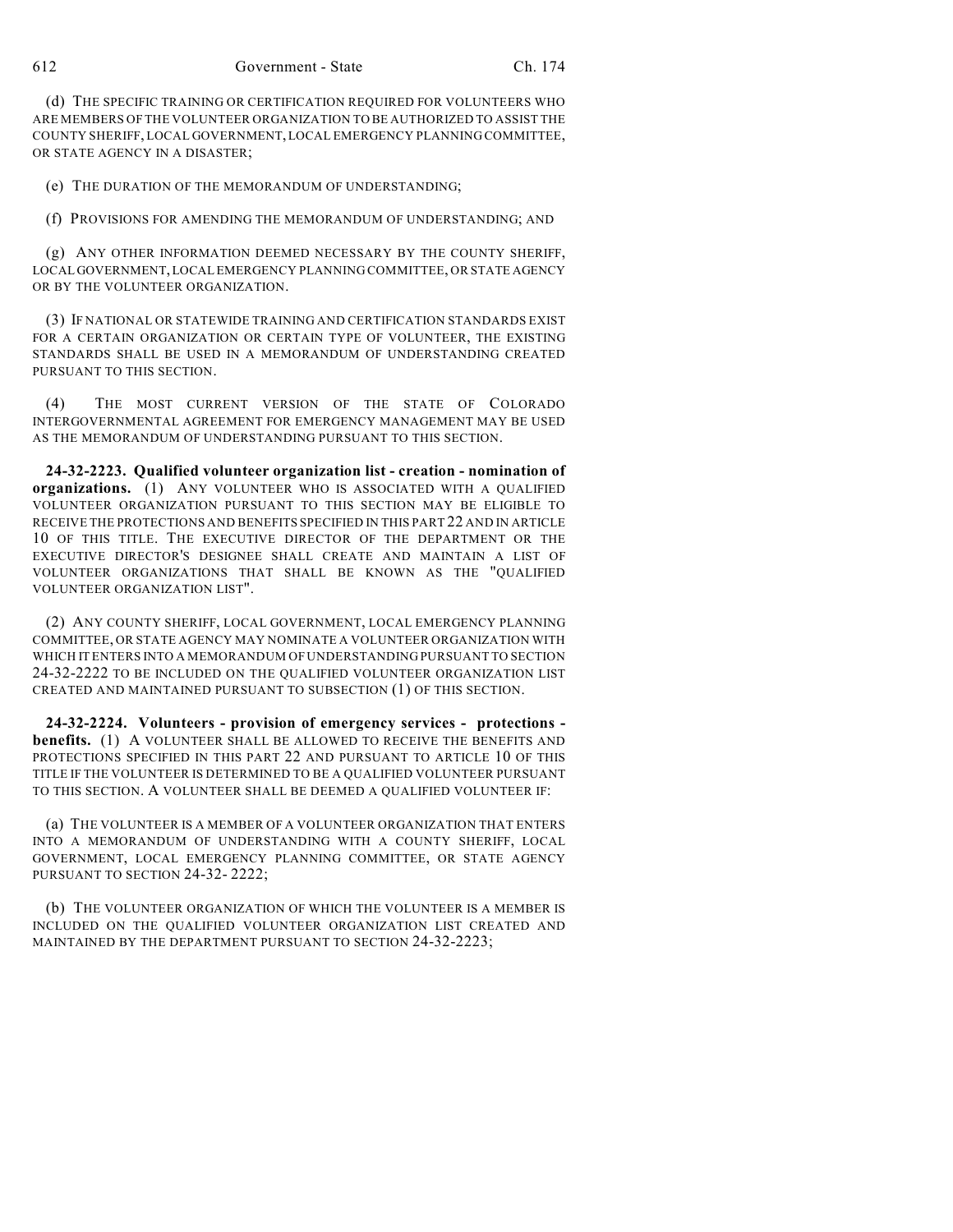(c) THE VOLUNTEER IS CALLED TO SERVICE THROUGH THE VOLUNTEER ORGANIZATION UNDER THE AUTHORITY OF THE COUNTY SHERIFF, LOCAL GOVERNMENT, LOCAL EMERGENCY PLANNING COMMITTEE, OR STATE AGENCY TO VOLUNTEER IN A DISASTER; AND

(d) THE VOLUNTEER RECEIVES THE APPROPRIATE VERIFICATION PURSUANT TO SUBSECTION (2) OF THIS SECTION.

(2) THE EXECUTIVE DIRECTOR OF THE DEPARTMENT OR THE EXECUTIVE DIRECTOR'S DESIGNEE SHALL CREATE A SYSTEM WHEREBY A VOLUNTEER MAY OBTAIN PROOF TO PROVIDE TO HIS OR HER EMPLOYER THAT SPECIFIES:

(a) THE VOLUNTEER WAS CALLED TO SERVICE BY A VOLUNTEER ORGANIZATION FOR THE PURPOSE OF ASSISTING IN A DISASTER;

(b) THE VOLUNTEER REPORTED FOR SERVICE AND PERFORMED THE ACTIVITIES REQUIRED OF HIM OR HER BY THE VOLUNTEER ORGANIZATION; AND

(c) THE NUMBER OF DAYS OF SERVICE THAT THE VOLUNTEER PROVIDED.

**24-32-2225. Qualified volunteers - leave of absence - public employees.** (1) ANY QUALIFIED VOLUNTEER WHO IS AN OFFICER OR EMPLOYEE OF THE STATE OR OF ANY POLITICAL SUBDIVISION, MUNICIPAL CORPORATION, OR OTHER PUBLIC AGENCY OF THE STATE AND WHO IS CALLED INTO SERVICE BY A VOLUNTEER ORGANIZATION IS ENTITLED TO A LEAVE OF ABSENCE FROM THE QUALIFIED VOLUNTEER'S EMPLOYMENT FOR THE TIME WHEN THE QUALIFIED VOLUNTEER IS SERVING, WITHOUT LOSS OF PAY, SENIORITY, STATUS, EFFICIENCY RATING, VACATION, SICK LEAVE, OR OTHER BENEFITS. THE LEAVE WITHOUT LOSS OF PAY THAT IS ALLOWED PURSUANT TO THIS SECTION SHALL NOT EXCEED A TOTAL OF FIFTEEN WORK DAYS IN ANY CALENDAR YEAR; EXCEPT THAT SUCH LEAVE WITHOUT LOSS OF PAY SHALL BE ALLOWED ONLY IF THE REQUIRED VOLUNTEER SERVICE IS SATISFACTORILY PERFORMED, WHICH SHALL BE PRESUMED UNLESS THE CONTRARY IS ESTABLISHED.

(2) THE LEAVE ALLOWED PURSUANT TO SUBSECTION (1) OF THIS SECTION SHALL BE ALLOWED ONLY IF THE QUALIFIED VOLUNTEER RETURNS TO HIS OR HER PUBLIC POSITION AS SOON AS PRACTICABLE AFTER BEING RELIEVED FROM EMERGENCY VOLUNTEER SERVICE.

(3) A STATE AGENCY OR ANY POLITICAL SUBDIVISION, MUNICIPAL CORPORATION, OR OTHER PUBLIC AGENCY OF THE STATE MAY HIRE A TEMPORARY EMPLOYEE TO FILL A VACANCY CREATED BY A LEAVE OF ABSENCE ALLOWED PURSUANT TO SUBSECTION (1) OF THIS SECTION.

(4) UPON RETURNING FROM A LEAVE OF ABSENCE ALLOWED PURSUANT TO THIS SECTION, A QUALIFIED VOLUNTEER IS ENTITLED TO RETURN TO THE SAME POSITION AND CLASSIFICATION HELD BY THE QUALIFIED VOLUNTEER BEFORE THE LEAVE OF ABSENCE FOR THE EMERGENCY VOLUNTEER SERVICE OR TO THE POSITION, INCLUDING THE GEOGRAPHIC LOCATION OF THE POSITION, AND CLASSIFICATION THAT THE QUALIFIED VOLUNTEER WOULD HAVE BEEN ENTITLED TO IF THE QUALIFIED VOLUNTEER DID NOT TAKE A LEAVE OF ABSENCE FOR THE EMERGENCY VOLUNTEER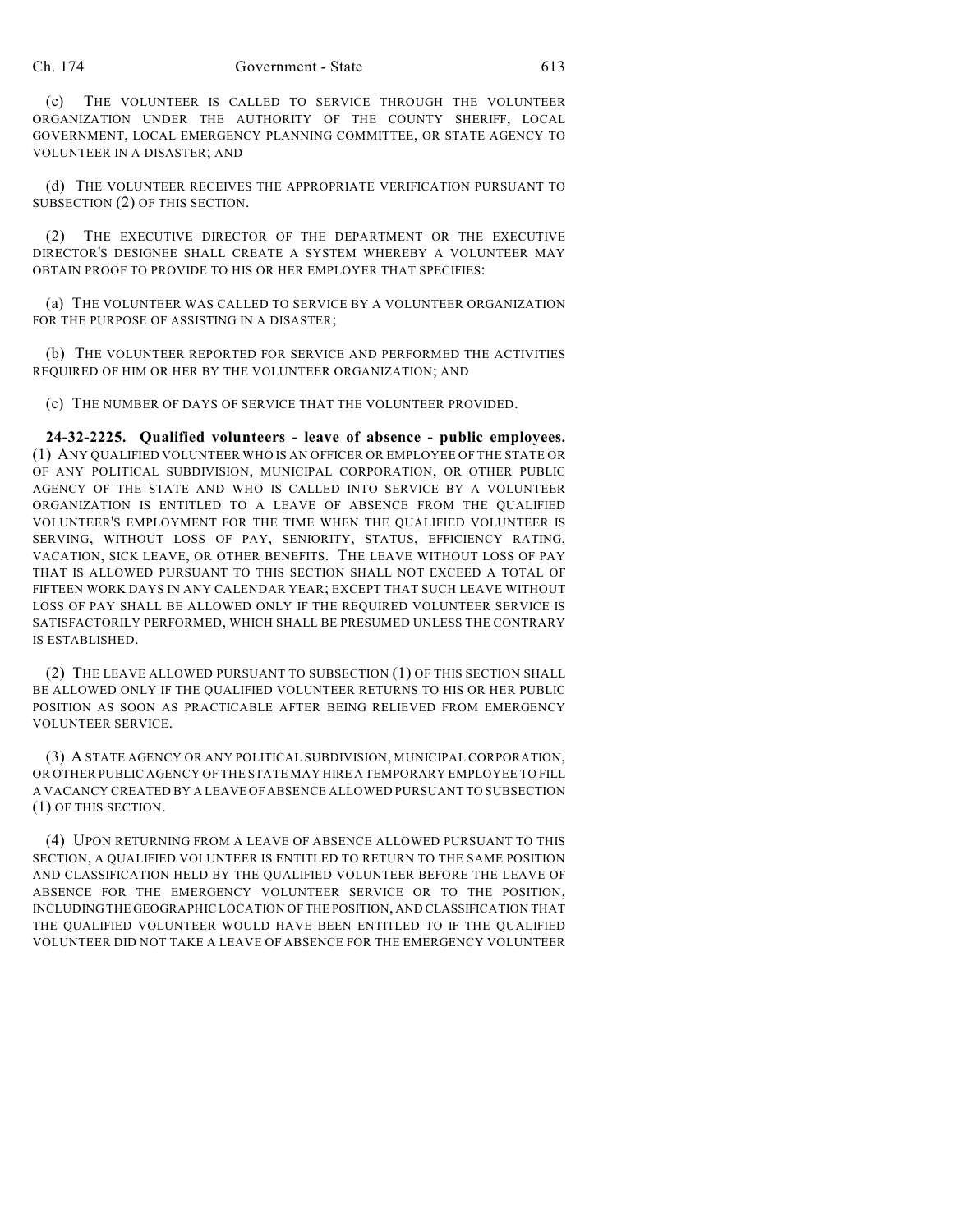## SERVICE.

(5) A QUALIFIED VOLUNTEER WHO IS AN OFFICER OR EMPLOYEE OF THE STATE OR OF ANY POLITICAL SUBDIVISION, MUNICIPAL CORPORATION, OR OTHER PUBLIC AGENCY OF THE STATE, RECEIVING A LEAVE OF ABSENCE PURSUANT TO THIS SECTION, AND HAVING RIGHTS IN ANY STATE, MUNICIPAL, OR OTHER PUBLIC PENSION, RETIREMENT, OR RELIEF SYSTEM SHALL RETAIN ALL OF THE RIGHTS ACCRUED UP TO THE TIME OF TAKING THE LEAVE AND SHALL HAVE ALL RIGHTS SUBSEQUENTLY ACCRUING UNDER SUCH SYSTEM AS IF THE QUALIFIED VOLUNTEER DID NOT TAKE THE LEAVE. ANY INCREASE IN THE AMOUNT OF MONEY BENEFITS ACCRUING WITH RESPECT TO THE TIME OF THE LEAVE IS DEPENDENT UPON THE PAYMENT OF ANY CONTRIBUTIONS OR ASSESSMENTS, AND THE RIGHT TO THE INCREASE IS DEPENDENT UPON THE PAYMENT OF CONTRIBUTIONS OR ASSESSMENTS WITHIN A REASONABLE TIME AFTER THE TERMINATION OF THE LEAVE AND UPON SUCH TERMS AS THE AUTHORITIES IN CHARGE OF THE SYSTEM MAY PRESCRIBE.

(6) NOTWITHSTANDING THE PROVISIONS OF THIS SECTION, AN EMPLOYER SHALL NOT BE REQUIRED TO PROVIDE LEAVE PURSUANT TO THIS SECTION TO MORE THAN TWENTY PERCENT OF THE EMPLOYER'S EMPLOYEES ON ANY WORK DAY.

(7) NOTWITHSTANDING THE PROVISIONS OF THIS SECTION, AN EMPLOYER SHALL NOT BE REQUIRED TO ALLOW LEAVE PURSUANT TO THIS SECTION FOR ANY EMPLOYEE DESIGNATED AS AN ESSENTIAL EMPLOYEE. FOR THE PURPOSES OF THIS SUBSECTION (7), "ESSENTIAL EMPLOYEE" MEANS AN EMPLOYEE WHO THE EMPLOYER DEEMS TO BE ESSENTIAL TO THE OPERATION OF THE EMPLOYER'S DAILY ENTERPRISE AND WHOSE ABSENCE WOULD LIKELY CAUSE THE EMPLOYER TO SUFFER ECONOMIC INJURY.

**24-32-2226. Qualified volunteers - leave of absence - private employees.** (1) ANY QUALIFIED VOLUNTEER WHO IS EMPLOYED BY A PRIVATE EMPLOYER OR BY THE STATE OR ANY POLITICAL SUBDIVISION, MUNICIPAL CORPORATION, OR OTHER PUBLIC AGENCY OF THE STATE AND WHO IS CALLED INTO SERVICE BY A VOLUNTEER ORGANIZATION FOR A DISASTER IS ENTITLED TO A LEAVE OF ABSENCE FROM THE QUALIFIED VOLUNTEER'S EMPLOYMENT, OTHER THAN EMPLOYMENT OF A TEMPORARY NATURE, FOR THE TIME WHEN THE QUALIFIED VOLUNTEER IS SERVING. THE LEAVE ALLOWED FOR A QUALIFIED VOLUNTEER PURSUANT TO THIS SECTION SHALL NOT EXCEED A TOTAL OF FIFTEEN WORK DAYS IN ANY CALENDAR YEAR, AND THE LEAVE SHALL BE ALLOWED ONLY IF THE VOLUNTEER IS CALLED INTO SERVICE FOR A DISASTER AND PROVIDES PROOF THAT HE OR SHE IS A QUALIFIED VOLUNTEER PURSUANT TO SECTION 24-32-2224 (2).

(2) THE LEAVE OF ABSENCE ALLOWED PURSUANT TO THIS SECTION SHALL BE CONSTRUED AS AN ABSENCE WITH LEAVE AND WITHOUT PAY AND SHALL NOT AFFECT THE QUALIFIED VOLUNTEER'S RIGHTS TO VACATION, SICK LEAVE, BONUS, ADVANCEMENT, OR OTHER EMPLOYMENT BENEFITS OR ADVANTAGES RELATING TO AND NORMALLY TO BE EXPECTED FOR THE QUALIFIED VOLUNTEER'S PARTICULAR EMPLOYMENT.

(3) THE LEAVE OF ABSENCE PURSUANT TO SUBSECTION (1) OF THIS SECTION SHALL BE ALLOWED ONLY IF THE QUALIFIED VOLUNTEER RETURNS TO HIS OR HER EMPLOYMENT AS SOON AS PRACTICABLE AFTER BEING RELIEVED FROM EMERGENCY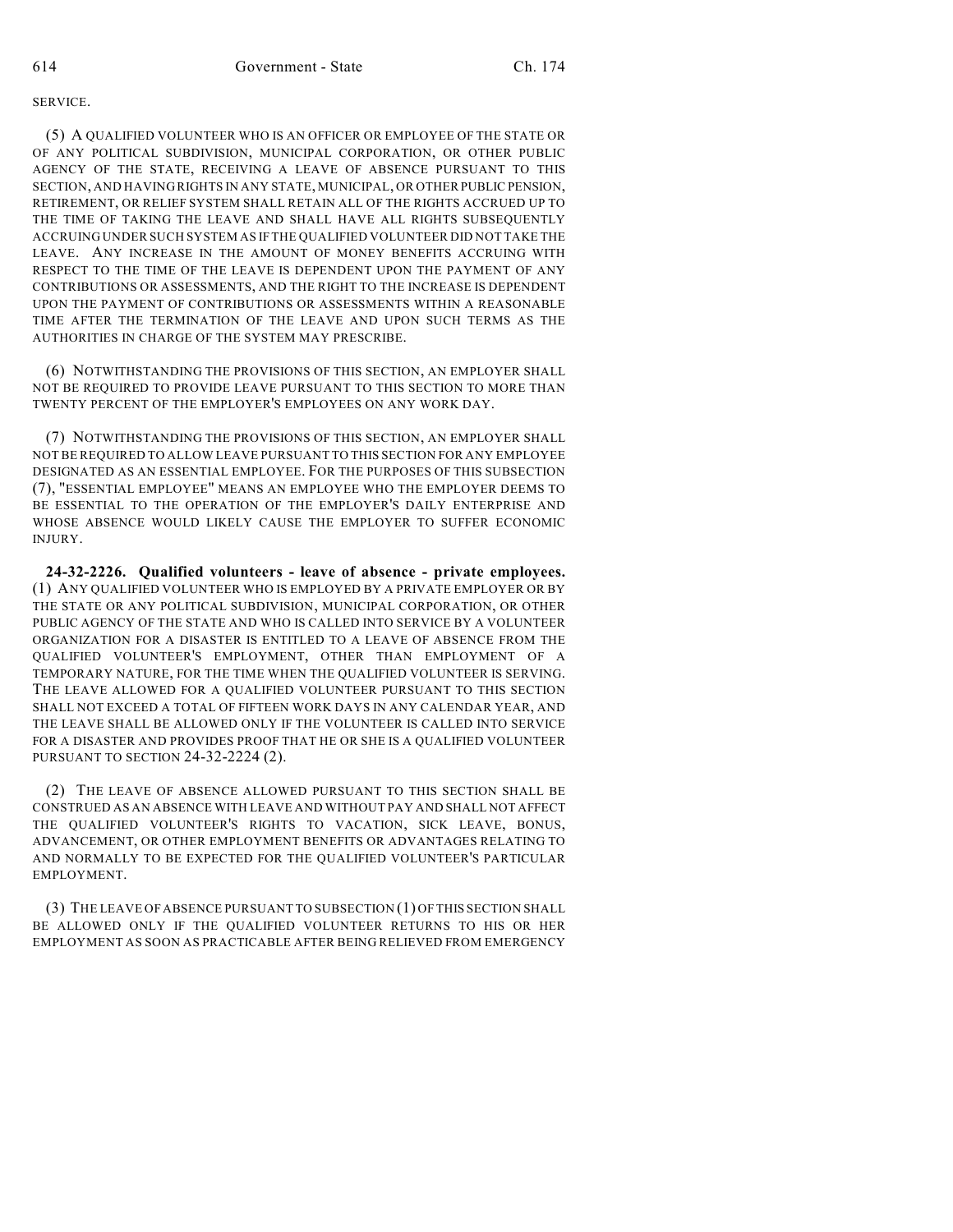VOLUNTEER SERVICE.

(4) THE EMPLOYER OF A QUALIFIED VOLUNTEER WHO TAKES A LEAVE OF ABSENCE FROM EMPLOYMENT TO ENGAGE IN EMERGENCY VOLUNTEER SERVICE SHALL, UPON THE QUALIFIED VOLUNTEER'S COMPLETION OF THE EMERGENCY VOLUNTEER SERVICE, RESTORE THE QUALIFIED VOLUNTEER TO THE POSITION THE VOLUNTEER HELD PRIOR TO THE LEAVE OF ABSENCE OR TO A SIMILAR POSITION.

(5) NOTWITHSTANDING THE PROVISIONS OF THIS SECTION, AN EMPLOYER SHALL NOT BE REQUIRED TO PROVIDE LEAVE PURSUANT TO THIS SECTION TO MORE THAN TWENTY PERCENT OF THE EMPLOYER'S EMPLOYEES ON ANY WORK DAY.

(6) NOTWITHSTANDING THE PROVISIONS OF THIS SECTION, AN EMPLOYER SHALL NOT BE REQUIRED TO ALLOW LEAVE PURSUANT TO THIS SECTION FOR ANY EMPLOYEE DESIGNATED AS AN ESSENTIAL EMPLOYEE. FOR THE PURPOSES OF THIS SUBSECTION (6), "ESSENTIAL EMPLOYEE" MEANS AN EMPLOYEE WHO THE EMPLOYER DEEMS TO BE ESSENTIAL TO THE OPERATION OF THE EMPLOYER'S DAILY ENTERPRISE, WHOSE ABSENCE WOULD LIKELY CAUSE THE EMPLOYER TO SUFFER ECONOMIC INJURY, OR WHOSE DUTIES INCLUDE ASSISTING IN DISASTER RECOVERY FOR THE EMPLOYER.

**24-32-2227. Procedures.** (1) THE DEPARTMENT SHALL CREATE PROCEDURES FOR THE ADMINISTRATION OF THIS PART 22. THE PROCEDURES SHALL INCLUDE, BUT NEED NOT BE LIMITED TO, THE FOLLOWING:

(a) A PROCESS FOR A COUNTY SHERIFF, LOCAL GOVERNMENT, LOCAL EMERGENCY PLANNING COMMITTEE, OR STATE AGENCY TO NOMINATE A VOLUNTEER ORGANIZATION TO BE INCLUDED ON THE QUALIFIED VOLUNTEER ORGANIZATION LIST PURSUANT TO SECTION 24-32-2223 (2); AND

(b) A PROCESS TO VERIFY THAT A QUALIFIED VOLUNTEER PROVIDED VOLUNTEER SERVICES DURING A DISASTER AND A METHOD TO ALLOW THE VOLUNTEER TO PROVIDE PROOF OF SUCH SERVICE TO HIS OR HER EMPLOYER PURSUANT TO SECTION 24-32-2224 (2).

**24-32-2228. Interpretation.** (1) NOTHING IN THIS PART 22 SHALL BE CONSTRUED TO AMEND, SUSPEND, SUPERCEDE, OR OTHERWISE MODIFY THE PROTECTIONS PROVIDED TO VOLUNTEER FIREFIGHTERS PURSUANT TO SECTION 31-30-1131, C.R.S.

(2) NOTHING IN THIS PART 22 SHALL BE CONSTRUED TO AFFECT ANY PREEXISTING INTERGOVERNMENTAL AGREEMENT REGARDING EMERGENCY MANAGEMENT OR ANY OTHER ISSUE.

**SECTION 5.** 24-32-2303, Colorado Revised Statutes, is amended to read:

**24-32-2303. State liability.** All legal liabilities for damages, not only to property under the provisions of the constitution of the state of Colorado but also for death or injury to any person, except a civil defense worker regularly enrolled and acting as such, caused by acts done or attempted under the color of the "Colorado Disaster Emergency Act of 1992", part 21 of this article, in a bona fide attempt to comply therewith, shall be the obligation of the state of Colorado. Permission is given for